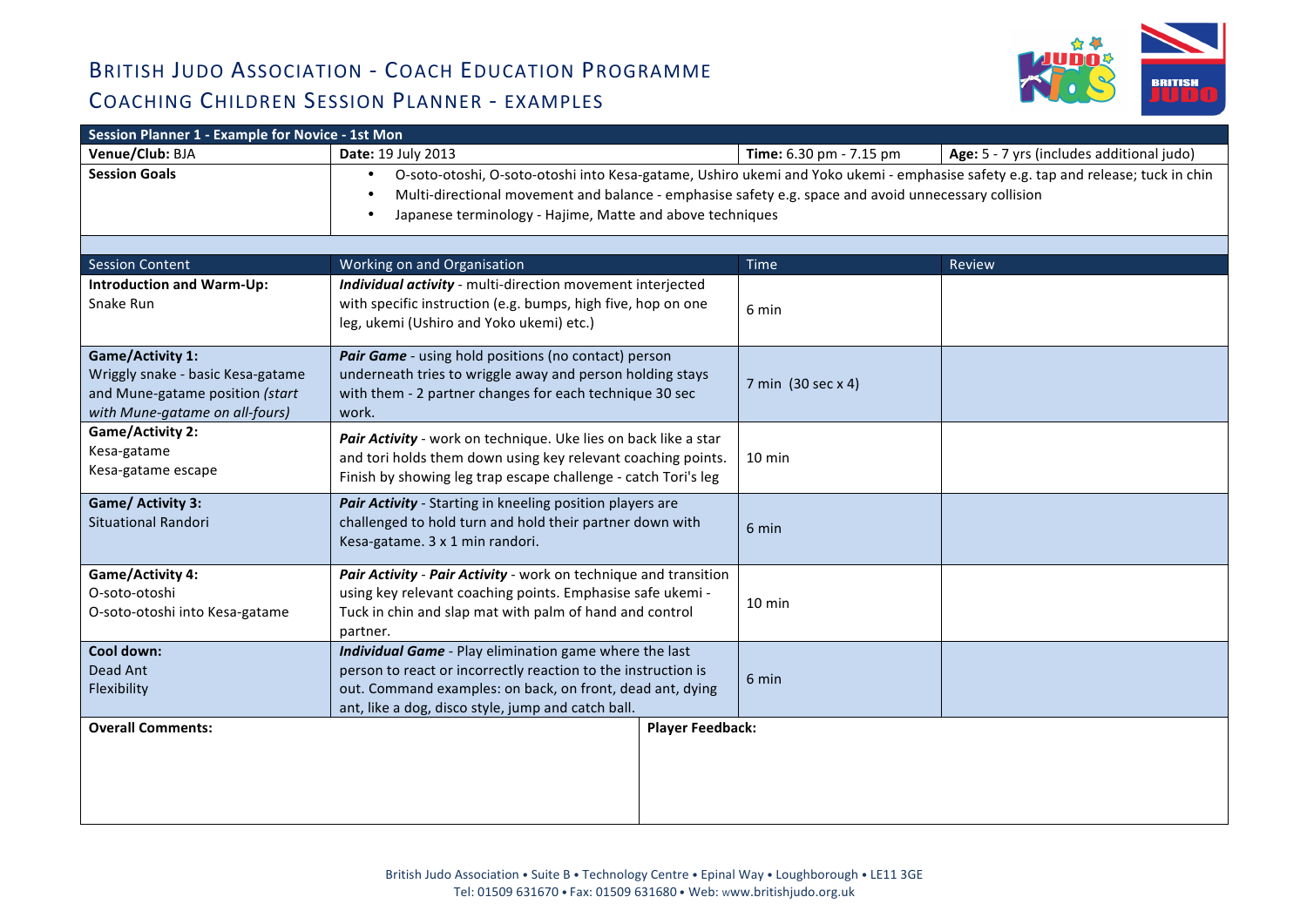

| Session Planner 2 - Example 1st - 2nd Mon                          |                                                                                                                                                                                                                                                                                                                                 |                         |                                           |  |  |
|--------------------------------------------------------------------|---------------------------------------------------------------------------------------------------------------------------------------------------------------------------------------------------------------------------------------------------------------------------------------------------------------------------------|-------------------------|-------------------------------------------|--|--|
| Venue/Club: BJA                                                    | Date: 19 July 2013                                                                                                                                                                                                                                                                                                              | Time: 6.30 pm - 7.15 pm | Age: 5 - 7 yrs (includes additional judo) |  |  |
| <b>Session Goals</b>                                               | De-ashi-barai, De-ashi-barai into Kesa-gatame, Ushiro ukemi and Yoko ukemi - emphasise safety e.g. tap and release; tuck in chin<br>$\bullet$<br>Balance and Multi-directional movement - emphasise safety e.g. space and avoid unnecessary collision<br>Japanese terminology - Hajime, Matte and above techniques<br>$\bullet$ |                         |                                           |  |  |
| <b>Session Content</b>                                             | Working on and Organisation                                                                                                                                                                                                                                                                                                     | Time                    | Review                                    |  |  |
| <b>Introduction and Warm-Up:</b><br>Tig-Tag                        | Group Game - multi-direction movement interjected with<br>specific instruction (e.g. bumps, high five, hop on one leg,<br>ukemi (Ushiro and Yoko ukemi) etc.)                                                                                                                                                                   | 6 min                   |                                           |  |  |
| <b>Game/Activity 1:</b><br><b>Asteroids</b>                        | Pair Game - using judo grip and movement, move around<br>mat in pairs to avoid clashing with others - change grips,<br>partners and add challenges (touch partners ankles).                                                                                                                                                     | 5 min                   |                                           |  |  |
| <b>Game/Activity 2:</b><br>De-ashi-barai                           | Pair Activity - work on technique. Tori throws uke using key<br>relevant coaching points. Emphasise safe yoko ukemi - Tuck<br>in chin and slap mat with palm of hand and control partner.                                                                                                                                       | 10 min                  |                                           |  |  |
| <b>Game/Activity 3:</b><br><b>Belt Football</b>                    | Pair Activity - In pairs with a knotted belt, players try to score<br>by sweeping the belt into goals at either end of mat - posture<br>is essential (e.g. head up, back straight)                                                                                                                                              | 6 min                   |                                           |  |  |
| Game/ Activity 4:<br>Mune-gatame<br>Mune-gatame into De-ashi-barai | Pair Activity - work on technique and transition using key<br>relevant coaching points. Emphasise safe ukemi - Tuck in chin<br>and slap mat with palm of hand and control partner.                                                                                                                                              | $10 \text{ min}$        |                                           |  |  |
| Cool down:<br>Ladders<br>Flexibility                               | Team Game - Seated or lying down game where players race<br>against partner to get back to position first when number<br>called.                                                                                                                                                                                                | 8 min                   |                                           |  |  |
| <b>Overall Comments:</b>                                           | <b>Player Feedback:</b>                                                                                                                                                                                                                                                                                                         |                         |                                           |  |  |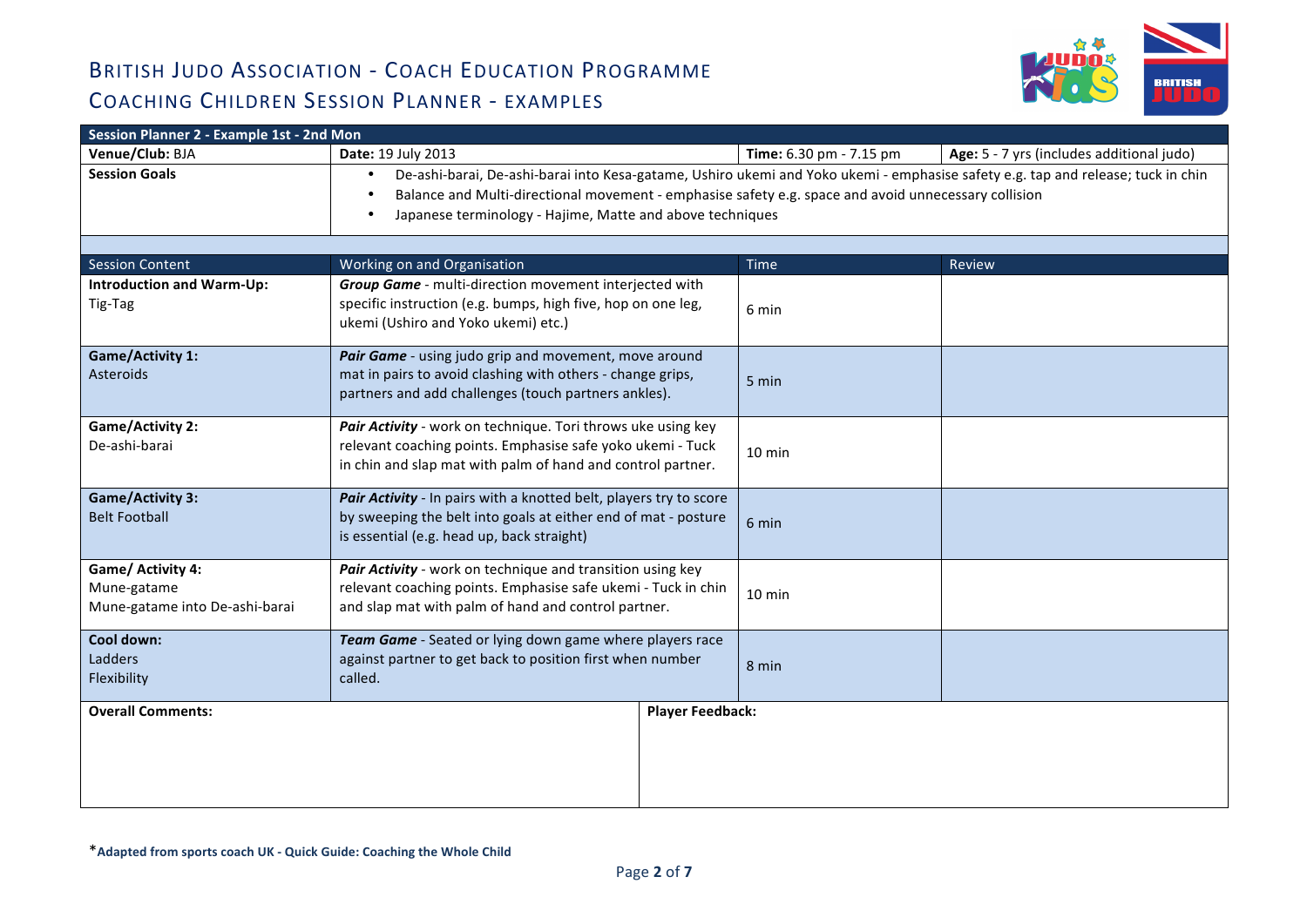

| Session Planner 3 - Example 2nd - 3rd Mon                                   |                                                                                                                                                                                                                                                                                                                  |                         |                                           |  |  |
|-----------------------------------------------------------------------------|------------------------------------------------------------------------------------------------------------------------------------------------------------------------------------------------------------------------------------------------------------------------------------------------------------------|-------------------------|-------------------------------------------|--|--|
| Venue/Club: BJA                                                             | Date: 19 July 2013                                                                                                                                                                                                                                                                                               | Time: 6.30 pm - 7.15 pm | Age: 5 - 7 yrs (includes additional judo) |  |  |
| <b>Session Goals</b>                                                        | Uki-goshi, Uki-goshi into Kuzure-kesa-gatame, Yoko ukemi and Mae-mawari-ukemi- emphasise safety as before<br>$\bullet$<br>Balance, Multi-directional movement, closing the space - emphasise safety e.g. space and avoid unnecessary collision<br>Japanese terminology (e.g. Hajime, Matte and above techniques) |                         |                                           |  |  |
| <b>Session Content</b>                                                      | Working on and Organisation                                                                                                                                                                                                                                                                                      | Time                    | <b>Review</b>                             |  |  |
| <b>Introduction and Warm-Up:</b><br>Stuck in the Mud                        | Group Game - multi-direction movement interjected with<br>specific movement. To release partner use - techniques from<br>lesson one and two.                                                                                                                                                                     | 6 min                   |                                           |  |  |
| <b>Game/Activity 1:</b><br>Knot Belt Game                                   | Pair Game - Players place knot of belt around the back and<br>using judo grip and movement attempt to move partners<br>knot to front. Change partners and grip side (right and left).                                                                                                                            | 5 min                   |                                           |  |  |
| <b>Game/Activity 2:</b><br>Uki-goshi                                        | Pair Activity - work on technique. Tori throws uke using key<br>relevant coaching points. Emphasise safe ukemi - Tuck in chin<br>and slap mat with palm of hand and control partner.                                                                                                                             | 10 min                  |                                           |  |  |
| <b>Game/Activity 3:</b><br><b>Slinky Hips</b>                               | Pair Game - In pairs jump over and/or block partner with hips<br>down or around mat depending on activity and venue.                                                                                                                                                                                             | 6 min                   |                                           |  |  |
| Game/ Activity 4:<br>Kuzure-kesa-gatame<br>Uki-goshi and Kuzure-kesa-gatame | Pair Activity - work on technique and transition using key<br>relevant coaching points. Emphasise safe ukemi - Tuck in chin<br>and slap mat with palm of hand and control partner.                                                                                                                               | $10 \text{ min}$        |                                           |  |  |
| Cool down:<br>Sumo<br>Flexibility                                           | Individual Game - In a belt circle, players attempt to throw or<br>push partner out of the circle to win. Winner stays in the<br>middle or organise as a team game.                                                                                                                                              | 8 min                   |                                           |  |  |
| <b>Overall Comments:</b>                                                    | <b>Player Feedback:</b>                                                                                                                                                                                                                                                                                          |                         |                                           |  |  |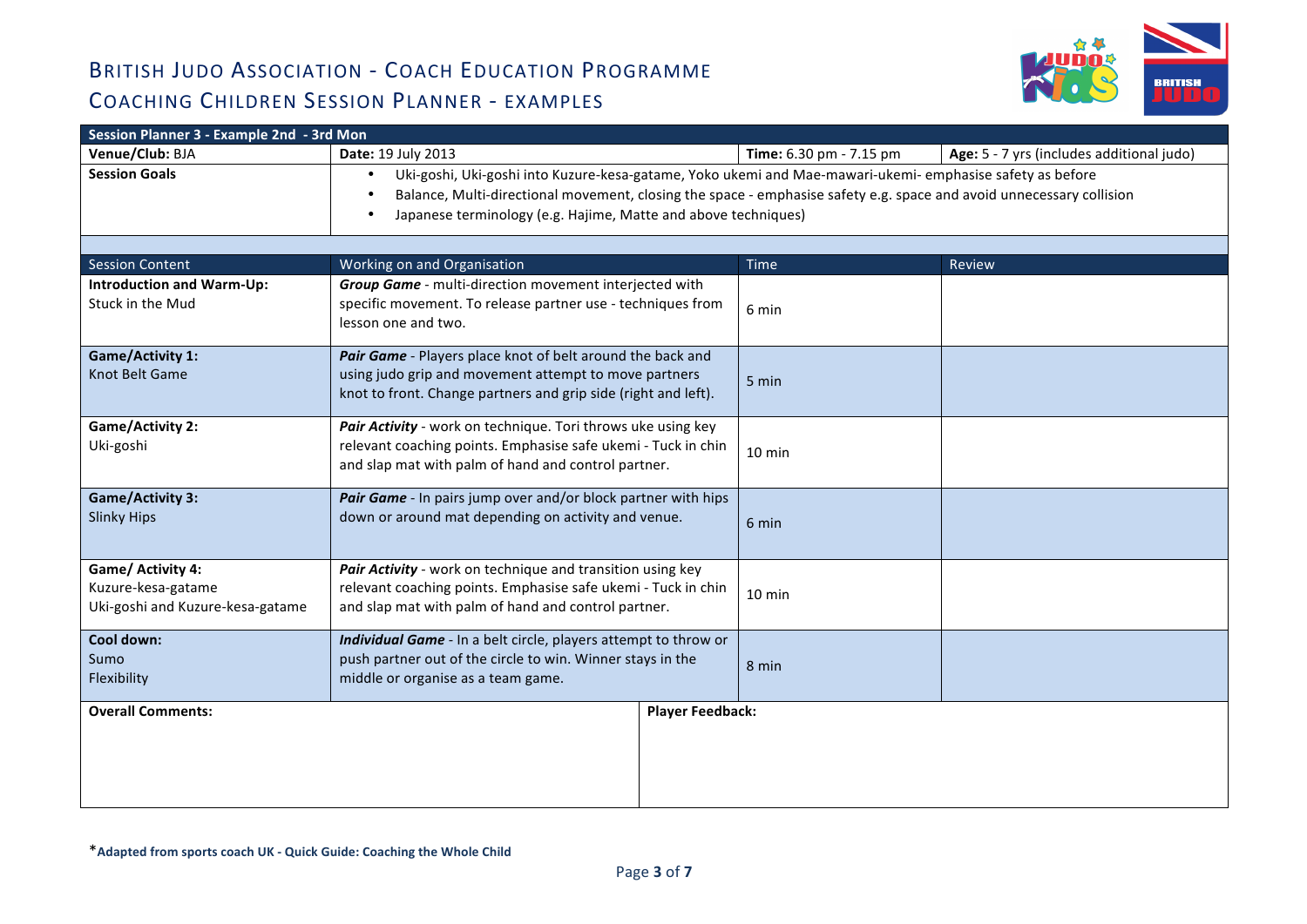

| Session Planner 4 - Example 3rd to 4th Mon                                                                                          |                                                                                                                                                                                                                                                                                                           |                         |                                           |  |  |
|-------------------------------------------------------------------------------------------------------------------------------------|-----------------------------------------------------------------------------------------------------------------------------------------------------------------------------------------------------------------------------------------------------------------------------------------------------------|-------------------------|-------------------------------------------|--|--|
| Venue/Club: BJA                                                                                                                     | Date: 19 July 2013                                                                                                                                                                                                                                                                                        | Time: 6.30 pm - 7.15 pm | Age: 5 - 7 yrs (includes additional judo) |  |  |
| <b>Session Goals</b>                                                                                                                | Tai-otoshi, Tai-otoshi into Yoko-shiho-gatame, Yoko ukemi and Mae-mawari-ukemi- emphasise safety as before<br>٠<br>Balance, Multi-directional movement, closing the space - emphasise safety e.g. space and avoid unnecessary collision<br>Japanese terminology (e.g. Hajime, Matte and above techniques) |                         |                                           |  |  |
|                                                                                                                                     |                                                                                                                                                                                                                                                                                                           |                         |                                           |  |  |
| <b>Session Content</b>                                                                                                              | Working on and Organisation                                                                                                                                                                                                                                                                               | Time                    | Review                                    |  |  |
| <b>Introduction and Warm-Up:</b><br><b>Animal Games</b>                                                                             | Individual Game - multi-direction movement interjected with<br>specific movement (Spider, Chimpanzee and Snail)                                                                                                                                                                                           | 6 min                   |                                           |  |  |
| <b>Game/Activity 1:</b><br>Wiggly Snake and Log (Yoko-shiho-<br>gatame and Kuzure-kesa-gatame<br>position on all fours and sitting) | Pair Game - using hold positions (no contact) person<br>underneath tries to wriggle away or rolls like a log and person<br>holding stays with them - 2 partner changes for each<br>technique 30 sec work.                                                                                                 | 7 min (30 sec x 4)      |                                           |  |  |
| <b>Game/Activity 2:</b><br>Yoko-shiho-gatame                                                                                        | Pair Activity - work on technique. Tori holds uke using key<br>relevant coaching points. Emphasise safety.                                                                                                                                                                                                | 9 min                   |                                           |  |  |
| <b>Game/Activity 3:</b><br>Shrimping                                                                                                | Pair Activity - In pairs, tori on knees and uke on side. Uke<br>shrimps away and tori follows attempting to apply Yoko-<br>shiho-gatame. Move to start in hold and shrimp to escape.                                                                                                                      | 7 min                   |                                           |  |  |
| Game/ Activity 4:<br>Tai-otoshi<br>Tai-otoshi into Yoko-shiho-gatame                                                                | Pair Activity - Pair Activity - work on technique and transition<br>using key relevant coaching points. Emphasise safe ukemi -<br>Tuck in chin and slap mat with palm of hand and control<br>partner.                                                                                                     | 10 min                  |                                           |  |  |
| Cool down:<br>Jockeys<br>Flexibility                                                                                                | Paired Game - Elimination game where speed and agility are<br>required - variety of elimination positions as applicable.                                                                                                                                                                                  | 6 min                   |                                           |  |  |
| <b>Overall Comments:</b>                                                                                                            | <b>Player Feedback:</b>                                                                                                                                                                                                                                                                                   |                         |                                           |  |  |
|                                                                                                                                     |                                                                                                                                                                                                                                                                                                           |                         |                                           |  |  |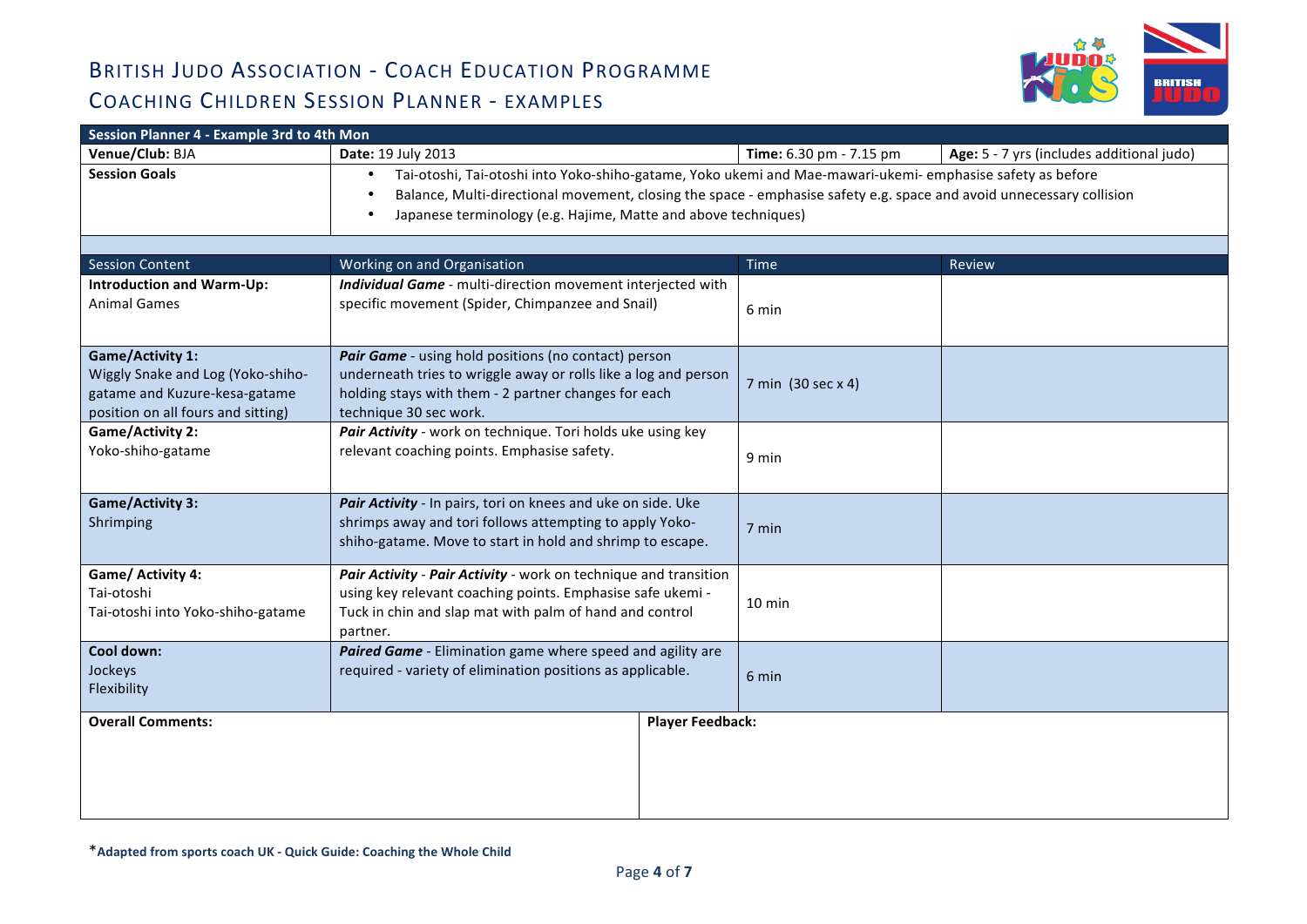

| Session Planner 5 - Combination of Novice and 2nd Mon                                   |                                                                                                                                                                                                                                                                                 |                         |                                           |  |  |
|-----------------------------------------------------------------------------------------|---------------------------------------------------------------------------------------------------------------------------------------------------------------------------------------------------------------------------------------------------------------------------------|-------------------------|-------------------------------------------|--|--|
| Venue/Club: Rainhill Rockets                                                            | Date: 19 July 2013                                                                                                                                                                                                                                                              | Time: 6.30 pm - 7.15 pm | Age: 5 - 7 yrs (includes additional judo) |  |  |
| <b>Session Goals</b>                                                                    | Combination O-soto-otoshi into De-ashi-barai- emphasise safety as before<br>$\bullet$<br>Balance, Multi-directional movement, closing the space - emphasise safety e.g. space and avoid unnecessary collision<br>Japanese terminology (e.g. Hajime, Matte and above techniques) |                         |                                           |  |  |
|                                                                                         |                                                                                                                                                                                                                                                                                 |                         |                                           |  |  |
| <b>Session Content</b>                                                                  | Working on and Organisation                                                                                                                                                                                                                                                     | <b>Time</b>             | Review                                    |  |  |
| <b>Introduction and Warm-Up:</b><br>Pac man                                             | Individual Game - multi-direction movement interjected with<br>specific instruction.                                                                                                                                                                                            | 6 min                   |                                           |  |  |
| <b>Game/Activity 1:</b><br>Sweeping Up - using O-soto-otoshi<br>or De-ashi-barai        | Pair Game- the object is to avoid and use countering actions<br>(point per throw) - 2 partner changes for each technique 30<br>sec work (change roles with each partner).                                                                                                       | 7 min (30 sec x 4)      |                                           |  |  |
| <b>Game/Activity 2:</b><br>O-soto-otoshi and De-ashi-barai                              | Pair Activity - recap on fine tuning techniques. Emphasise<br>safe ukemi - Tuck in chin and slap mat with palm of hand and<br>control partner.                                                                                                                                  | 9 min                   |                                           |  |  |
| <b>Game/Activity 3:</b><br>O-soto-otoshi combined with De-<br>ashi-barai or transitions | Pair Activity - work on combining techniques. Use relevant<br>coaching points. Emphasise safe ukemi - Tuck in chin and slap<br>mat with palm of hand and control partner.                                                                                                       | 8 min                   |                                           |  |  |
| Game/ Activity 4:<br><b>Situational Randori</b>                                         | Pair Activity - use ne-waza and tachi-waza situation randori<br>relevant to group.                                                                                                                                                                                              | 9 min                   |                                           |  |  |
| Cool down:<br>Bull-dog (on knees)<br>Flexibility                                        | Team Game - Elimination game. If player gets caught they<br>become a catcher until one or two people are left.                                                                                                                                                                  | 6 min                   |                                           |  |  |
| <b>Overall Comments:</b>                                                                | <b>Player Feedback:</b>                                                                                                                                                                                                                                                         |                         |                                           |  |  |
|                                                                                         |                                                                                                                                                                                                                                                                                 |                         |                                           |  |  |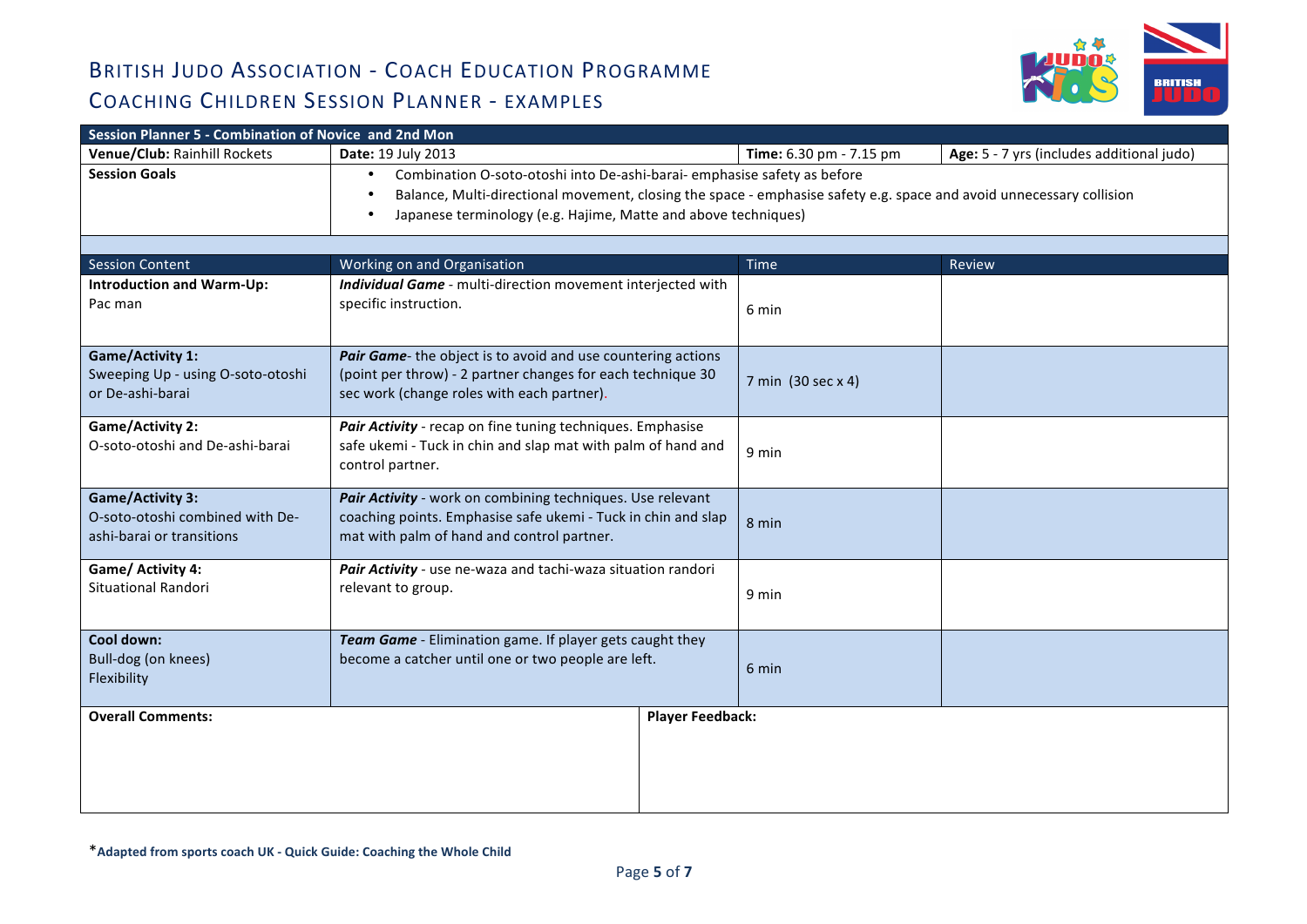

| Session Planner 6 - Combination of 3rd and - 4th Mon |                                                                                                                      |                         |                                           |  |  |
|------------------------------------------------------|----------------------------------------------------------------------------------------------------------------------|-------------------------|-------------------------------------------|--|--|
| Venue/Club: Rainhill Rockets                         | Date: 19 July 2013                                                                                                   | Time: 6.30 pm - 7.15 pm | Age: 5 - 7 yrs (includes additional judo) |  |  |
| <b>Session Goals</b>                                 | Combination Uki-otoshi into Tai-otoshi- emphasise safety as before<br>$\bullet$                                      |                         |                                           |  |  |
|                                                      | Balance, Multi-directional movement, closing the space - emphasise safety e.g. space and avoid unnecessary collision |                         |                                           |  |  |
|                                                      | Japanese terminology (e.g. Hajime, Matte and above techniques)                                                       |                         |                                           |  |  |
|                                                      |                                                                                                                      |                         |                                           |  |  |
| <b>Session Content</b>                               | Working on and Organisation                                                                                          | Time                    | Review                                    |  |  |
| <b>Introduction and Warm-Up:</b>                     | Individual Game - multi-direction movement interjected with                                                          |                         |                                           |  |  |
| Pac man                                              | specific instruction.                                                                                                | 6 min                   |                                           |  |  |
|                                                      |                                                                                                                      |                         |                                           |  |  |
| <b>Game/Activity 1:</b>                              | Pair Game - In pairs jump over and/or block partner with hips                                                        |                         |                                           |  |  |
| Slinky Hips using Uki-goshi and Tai-                 | down or around mat depending on activity and venue.                                                                  | 6 min                   |                                           |  |  |
| otoshi                                               | Change partners at least once.                                                                                       |                         |                                           |  |  |
| <b>Game/Activity 2:</b>                              | Pair Activity - recap on fine tuning techniques. Emphasise                                                           | 9 min                   |                                           |  |  |
| Uki-otoshi into Tai-otoshi                           | safe ukemi - Tuck in chin and slap mat with palm of hand and                                                         |                         |                                           |  |  |
|                                                      | control partner.                                                                                                     |                         |                                           |  |  |
| <b>Game/Activity 3:</b>                              | Pair Activity - work on combining techniques. Use relevant                                                           |                         |                                           |  |  |
| Uki-otoshi combined with Tai-otoshi                  | coaching points. Emphasise safe ukemi - Tuck in chin and slap                                                        | 9 min                   |                                           |  |  |
| or Transitions                                       | mat with palm of hand and control partner.                                                                           |                         |                                           |  |  |
| Game/ Activity 4:                                    | Pair Activity - use ne-waza and tachi-waza situation randori                                                         |                         |                                           |  |  |
| Situational Randori                                  | relevant to group.                                                                                                   | 9 min                   |                                           |  |  |
|                                                      |                                                                                                                      |                         |                                           |  |  |
| Cool down:                                           | Team Game - Race between teams to complete various                                                                   |                         |                                           |  |  |
| <b>Shuttles</b>                                      | shuttle tasks (e.g. sprints, double footed jumps, spider man                                                         | 6 min                   |                                           |  |  |
| Flexibility                                          | etc.)                                                                                                                |                         |                                           |  |  |
| <b>Overall Comments:</b><br><b>Player Feedback:</b>  |                                                                                                                      |                         |                                           |  |  |
|                                                      |                                                                                                                      |                         |                                           |  |  |
|                                                      |                                                                                                                      |                         |                                           |  |  |
|                                                      |                                                                                                                      |                         |                                           |  |  |
|                                                      |                                                                                                                      |                         |                                           |  |  |